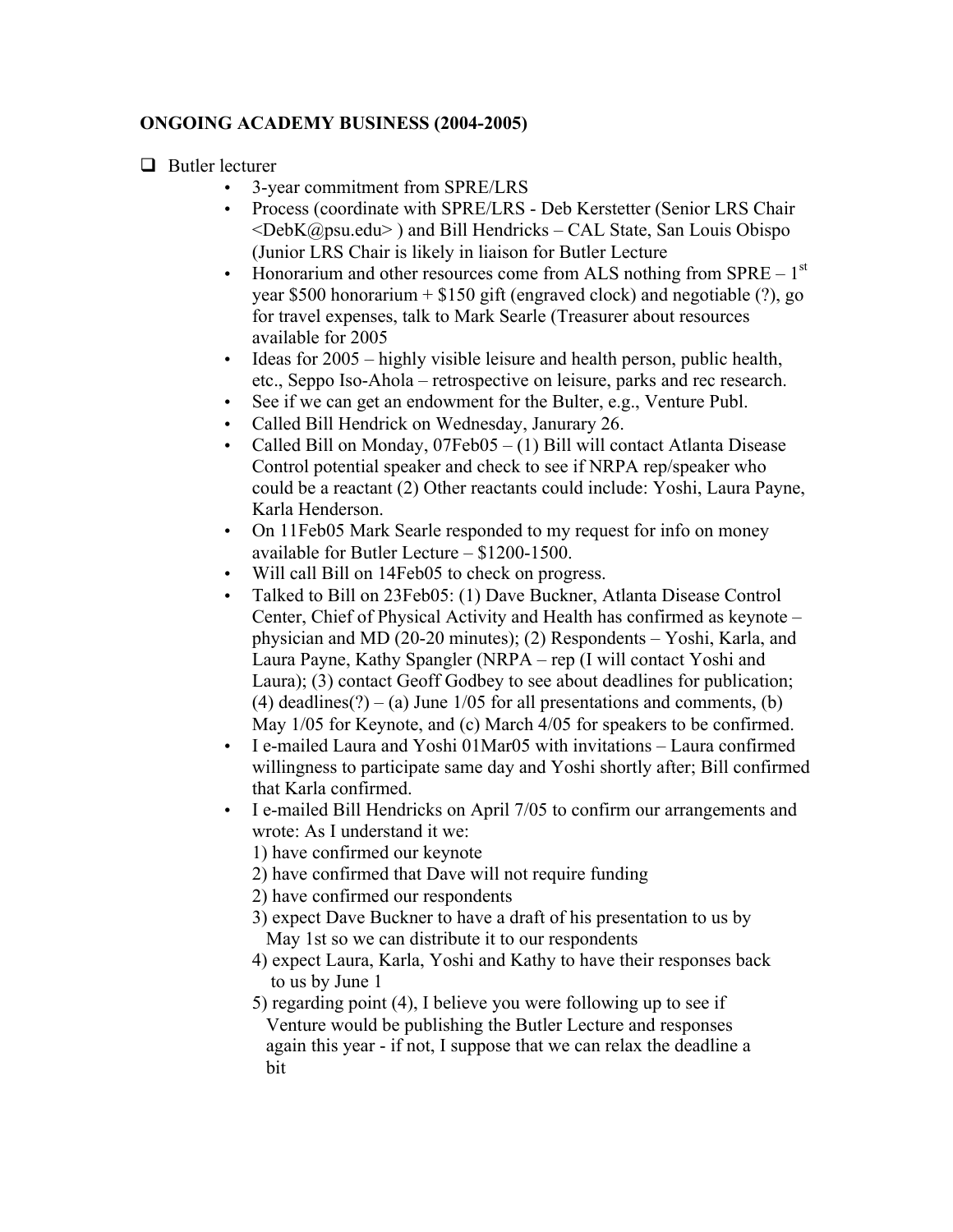Questions I have include:

- 1) who will introduce the keynote and respondents?
- 2) who will purchase and arrange for the gift indicating our appreciation to the keynote speaker - I understand that the Academy will pay for this gift?
- $\Box$  Nominations and elections committee (1) New fellows (2) Officers (Linda Caldwell and Alison Pedlar)
	- Ordering of plaques for new fellows contact designer in Gary Ellis' operation  $\sim$  Charity. Richins @health.utah.edu and (801) 581-8542 and get template for design. Gary did plaques.
	- Received template
	- May  $24/05$  e-mail from Dan Dustin regarding status of nominations committee; Linda forgot, I called Linda and Dan and sorted it out, and we will proceed as quickly as possible. I checked with Mark Havitz last years chair and he sent me the electronic forms. I conferred with Linda and she will send out the call for nominations first of next week.
	- President contacted elected fellows by phone and e-mail follow-up with luncheon info and then e-mailed membership with the announcement plus follow-up on luncheon annual meeting info – 13Sep05
- $\Box$  Future scholars co-chair (someone to work with Deborah M. Bialeschki)
	- Perhaps Ron McCarville?
	- E-mailed Deb February 2, 2005 to confirm her involvement as senior coordinator and ask if she wanted help in recruiting a junior person, if we don't do this already
	- Deb returned e-mail on 12Feb05 confirming starting Future Scholars process and I recommended Ron McCarville to her as "Jr" chair of committee from ALS.
	- 25May05 confirmed with Deb and Ron that Future Scholars process was complete and offered to help out with future scholars in San Antonio.
- $\Box$  Planning of Banquet Gary did by contacting coordinating with NRPA when planning next Congress. They should contact ALS asking about space requirements – liaison with Danielle Timmerman of NRPA (met her at JLR luncheon meeting).
- $\Box$  Financial stuff need to talk to Mark, account with Gary and stays there, can get checks from him and send requests for reimbursement to Mark Searle.
- $\Box$  Historian and archiving (see round of e-mails in ALS) resolve
	- Ed Jackson can get a response from Ben Hunnicutt who has some of the ALS archives – Ben is the official archivist
	- Karla has some files kept by Doug Sessoms and offered to send to Ed
	- I promised to contact Ben and have him send the files to Ed to use for the website (and possible keep and become the next archivist)